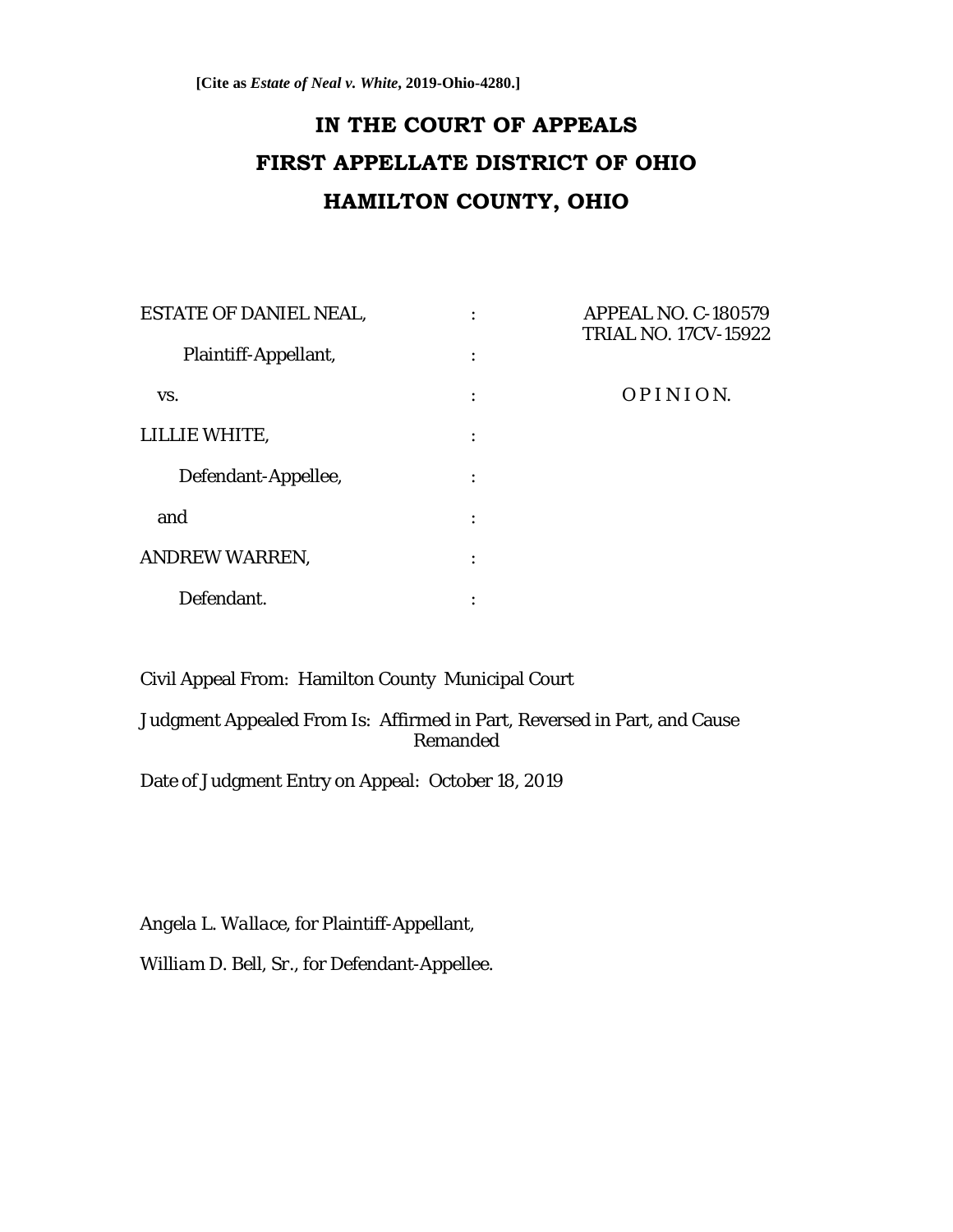### **WINKLER, Judge**.

**{¶1}** Plaintiff-appellant the Estate of Daniel Neal, through its administrator Sherri Neal, ("the Estate") appeals from a judgment of the Hamilton County Municipal Court, after a bench trial, in favor of defendant-appellee Lillie White. The Estate sought in part to recover from White, based on a quasi-contract theory for unjust enrichment, a sum of money for rent. This amount was equal to the reasonable value of the benefit White had received by residing at the Estate's property after Daniel's death without paying for the privilege. Because the trial court applied the law incorrectly when disposing of the Estate's quasi-contract claim, we reverse and remand for further proceedings.

#### Background Facts and Procedure

**{¶2}** The Estate is the owner of real property located at 6545 Hamilton Avenue in North College Hill. White cohabitated at the property with Daniel Neal ("Daniel") for several years during Daniel's lifetime, and continued to reside at the property after Daniel's passing in January 2017. Sherri Neal ("Sherri"), the daughter of Daniel, was appointed as the administrator of his estate. White refused Sherri's request to either enter into a lease and pay rent or vacate the premises.

**{¶3}** The Estate then filed an eviction action in municipal court asserting three causes of action against White. A magistrate set a rent bond at zero dollars based on the lack of any existing rental agreement. The eviction cause was delayed while the municipal court attempted, unsuccessfully, to transfer the case to the Hamilton County Court of Common Pleas for consolidation with a separate action White had filed against the Estate.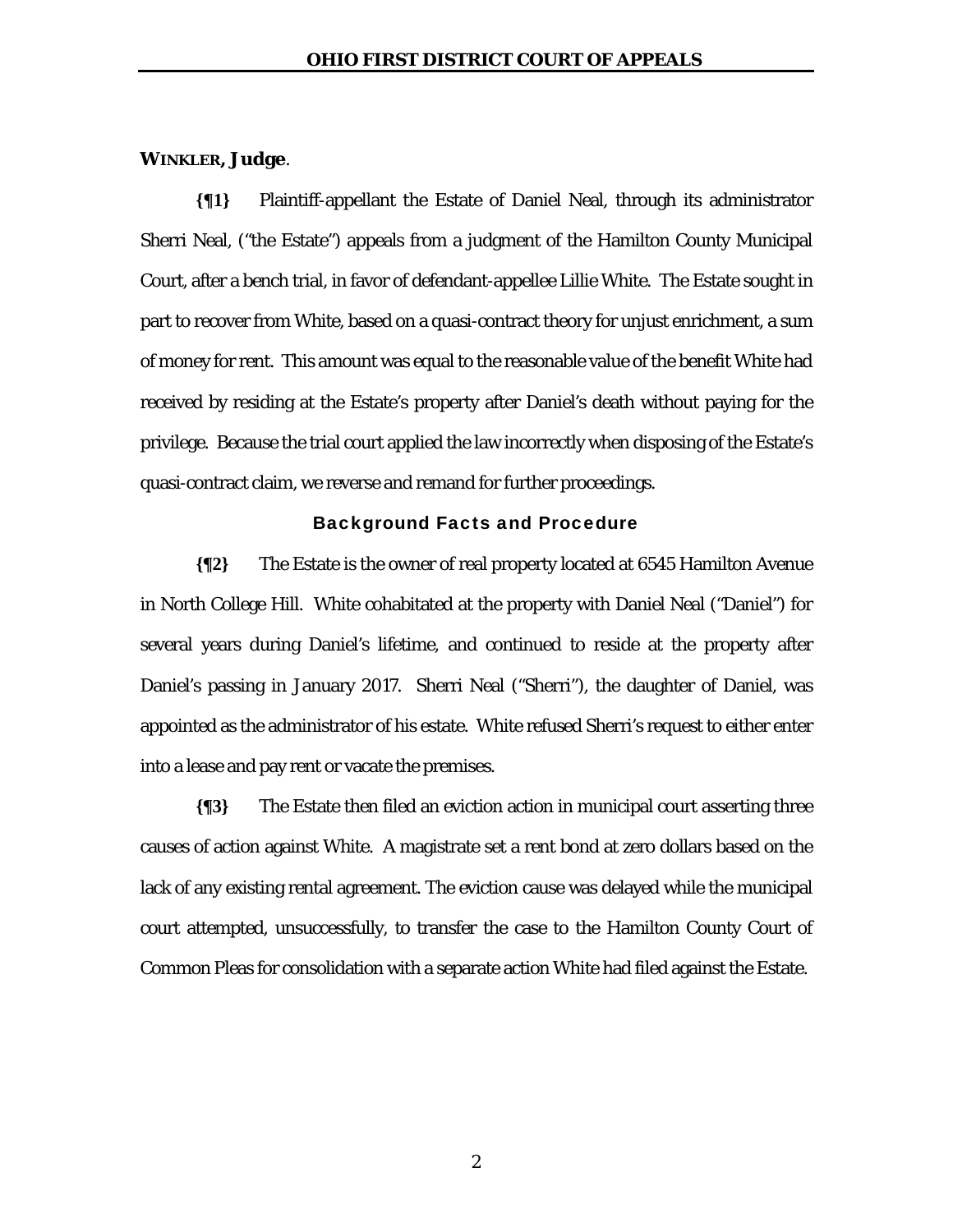**{¶4}** After the case was returned to the municipal court, the Estate moved for summary judgment on its forcible-entry-and-detainer claim,<sup>1</sup> explaining that White's admissions established that she was an occupier of the property without color of title and that the Estate had the right to possession. The trial court granted summary judgment, which resulted in the issuance of a writ of restitution to the Estate. In the entry, the court stated that White had "no ownership interest in the property, no lease agreement for the property, and no legal right to reside in the property." White was subsequently set out. The court then proceeded to a trial on the Estate's remaining two claims, one for rent and one for property damage.

**{¶5}** At trial, the Estate took the position that while the evidence did not support an award of damages against White based on an express or implied covenant to pay rent, it had established the right to remuneration in the amount of \$9,140 based on a quasi-contract theory for unjust enrichment.

**{¶6}** White argued in part that she did not owe the Estate for her occupancy of the property under any theory because there was no evidence that a landlord-tenant relationship had ever been created. The trial court apparently adopted White's argument and entered judgment for White on the remaining claims, indicating in its entry that "there was no evidence a landlord[-]tenant relationship was ever created."

#### Analysis

**{¶7}** In its sole assignment of error, the Estate argues that the trial court erred by granting judgment for White on the claim for rent based on the reasonable rental value of the property, because the court preconditioned the award on the existence of a lease agreement between the parties, which was contrary to law. We agree.

-

<sup>1</sup>White's son Andrew was a defendant in the forcible-entry-and-detainer cause of action. No claims remain pending against him.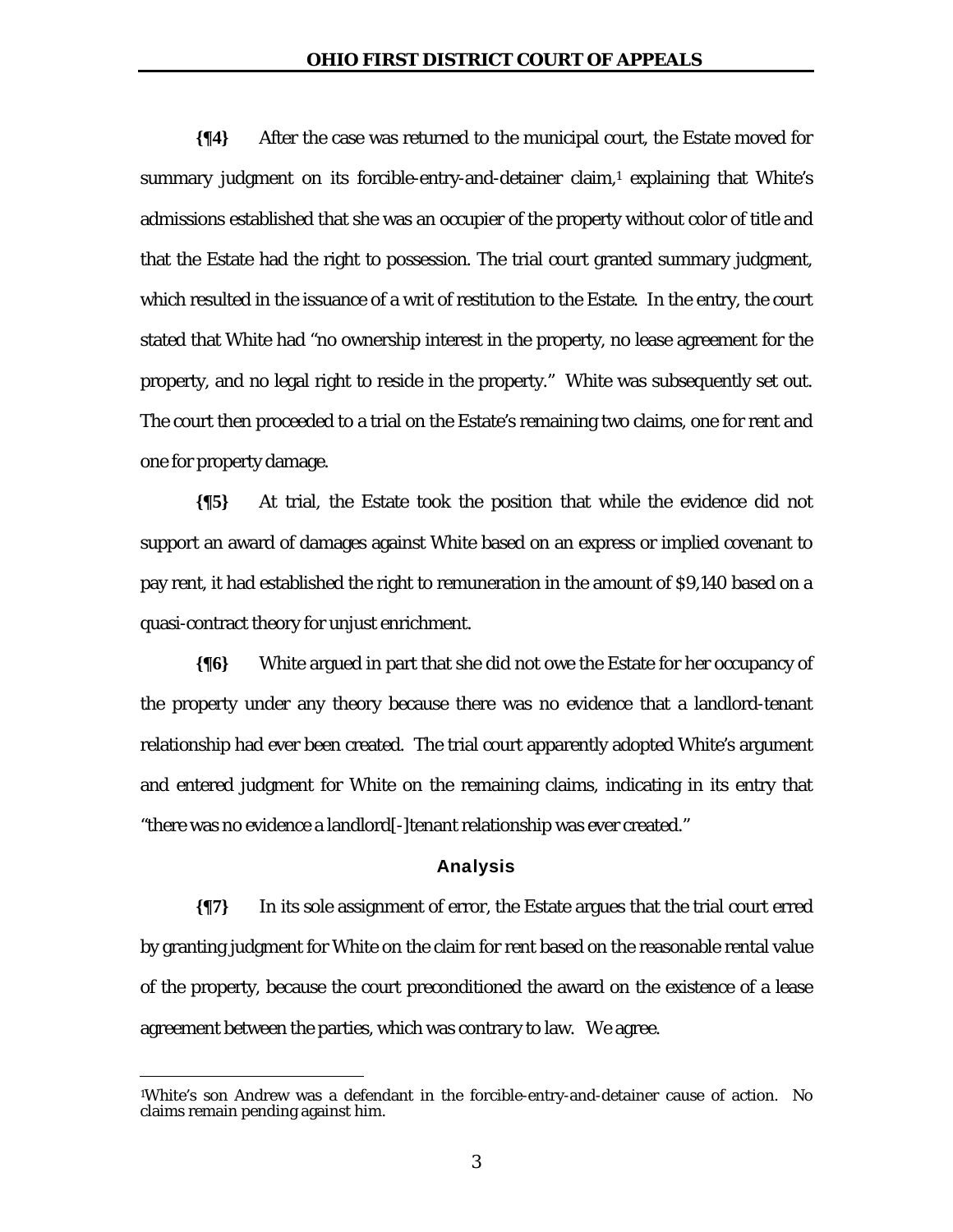**{¶8}** All parties agree there was never a lease agreement between White and the Estate that could support a claim for rent damages based on the breach of an express or implied-in-fact contract. But an owner of land may still recover against an occupier based on the quasi-contract theory of unjust enrichment. *See Williams v. Haines*, 11th Dist. Ashtabula No. 97-A-0013, 1997 WL 772922 (Dec. 5, 1997); *Lewis & Michael v. Toney*, 2d Dist. Montgomery No. 15158, 1995 WL 704117 (Nov. 29, 1995).

**{¶9}** Liability in quasi-contract originates out of an obligation arising by law upon a person in receipt of benefits that he or she is not justly entitled to retain. *Hummel v. Hummel*, 133 Ohio St. 520, 526, 14 N.E.2d 923 (1938), cited in *Shore v. Helfrich*, 6th Dist. Lucas No. L-91-173, 1992 WL 131818, \*3 (June 12, 1992). The elements of a quasicontract are (1) a benefit conferred by a plaintiff upon a defendant, (2) knowledge by the defendant of the benefit, and (3) retention of a benefit by the defendant under circumstances where it would be unjust to do so without payment of its value. *Hambleton v. R.G. Barry Corp*., 12 Ohio St.3d 179, 183, 465 N.E.2d 1298 (1984), cited in *Toney* at \*3. A quasi-contract claim does not depend upon traditional contract formation elements such as a meeting of the minds. *Hummel* at 525; *Toney* at \*3.

**{¶10}** In this case, at trial White had emphasized that she had never entered into a lease agreement related to the premises and thus was never a part of a landlord-tenant relationship. The trial court found the lack of a landlord-tenant relationship fatal to the Estate's quasi-contract claim. When viewed in context, it is clear that the court applied traditional contract formation requirements to the quasi-contract claim, and denied the Estate a recovery on that basis. This was error.

4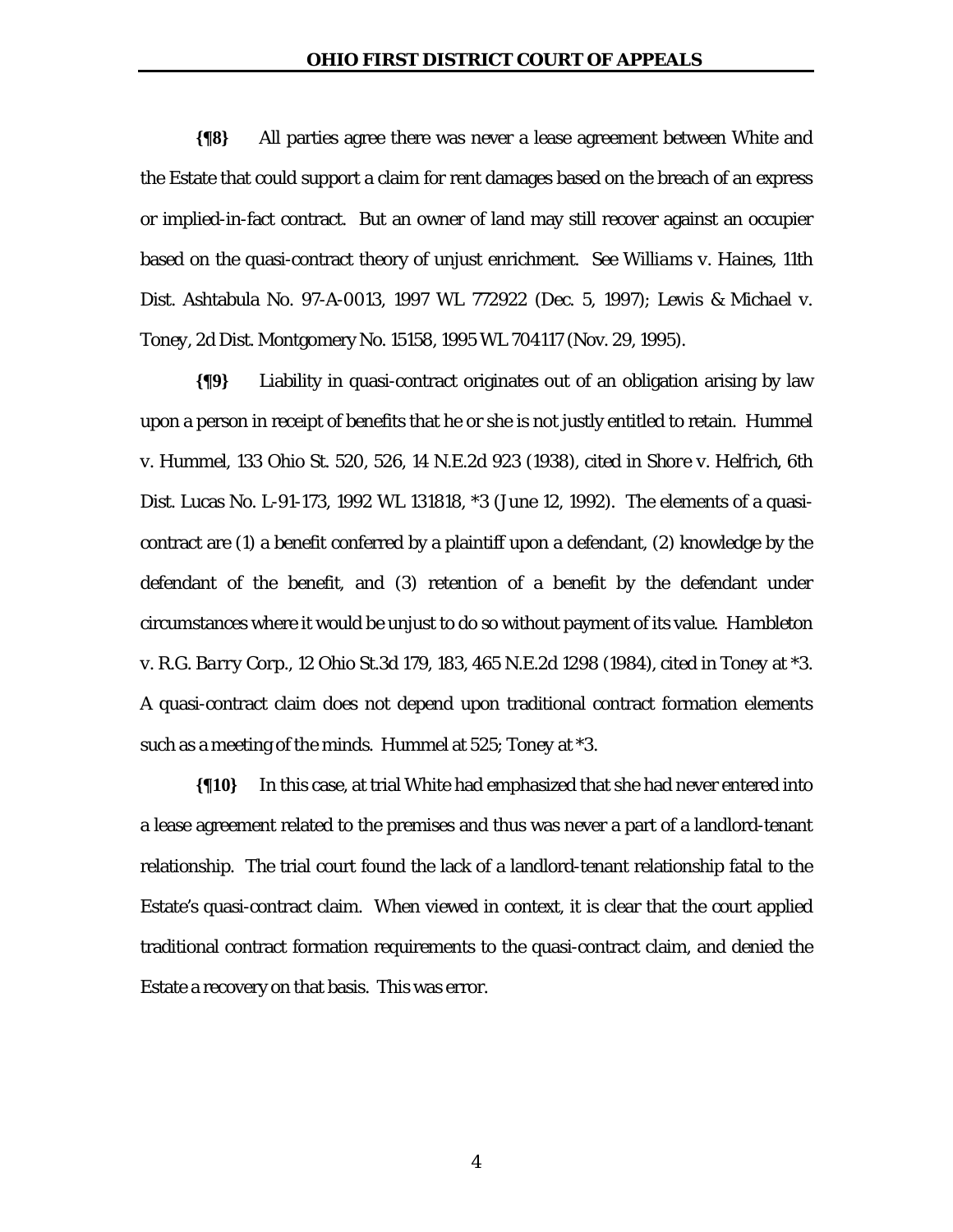**{¶11}** Moreover, the Estate presented evidence at trial to support all elements of the claim, including expert testimony on the value of the benefit conferred on White. Thus, the Estate was prejudiced by the trial court's error.

**{¶12}** White presents three arguments in support of the trial court's judgment. First, she maintains that the Estate could not recover any monies from her absent evidence of a landlord-tenant relationship, an argument we have already rejected.

**{¶13}** Next, she argues that the judgment should be affirmed because the Estate did not file objections to the magistrate's order setting a rent bond at zero. White is correct that the Estate did not move to set aside the magistrate's bond order, but the bond hearing was limited to determining the amount of a bond based on a contracted-for rental value. We are unable to conclude that the Estate's failure to contest this interlocutory and ministerial order precludes it from now challenging the merits of its quasi-contract claim for unjust enrichment.

**{¶14}** White further argues that there was some evidence presented at trial demonstrating that she was not unjustly enriched, in the amount sought by the Estate or at all. Whether White was unjustly enriched and the value of that unjust enrichment, if any, should be determined by the trial court on remand after the court's reconsideration of the evidence presented at the August 15, 2018 trial.

**{¶15}** Because the Estate is correct that the lack of a landlord-tenant relationship was not fatal to its quasi-contract claim for unjust enrichment, and the trial court erred by denying its claim on that basis, we sustain the assignment of error.

## Conclusion

**{¶16}** We reverse the trial court's judgment for White on the quasi-contract claim for unjust enrichment. The Estate does not challenge the judgment for White on the

5